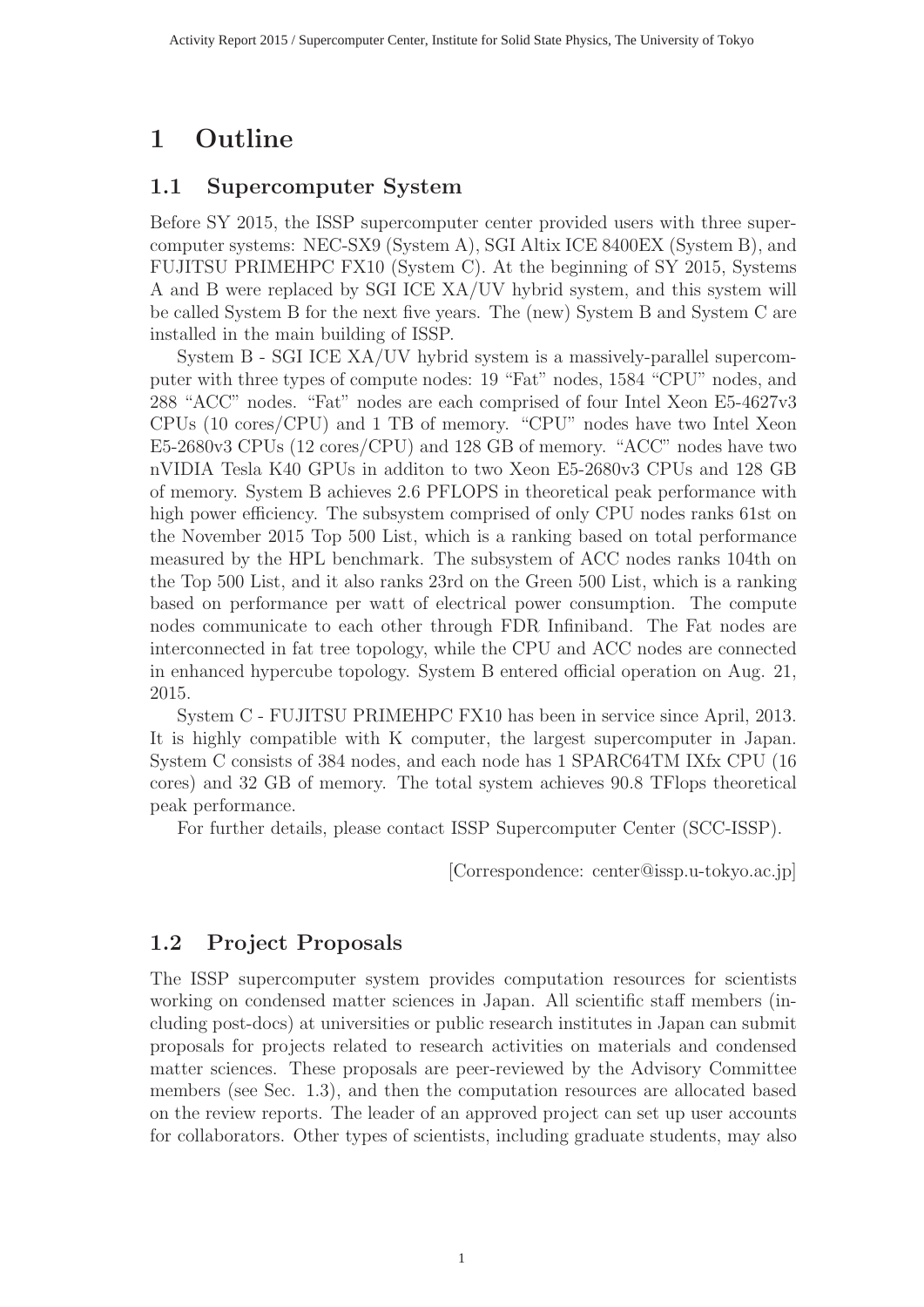

Figure 1: Supercomputer System at the SCC-ISSP

be added. Proposal submissions, peer-review processes, and user registration are all managed via a web system.

The computation resources are distributed in a unit called "point", determined as a function of available CPU utilization time and consumed disk resources. There were calls for six classes of research projects in SY 2015. The number of projects and the total number of points that were applied for and approved in this school year are listed in Table 1.

In addition, from SY 2010, ISSP Supercomputer is providing 20% of its computational resources for Computational Materials Science Initiative (CMSI), which aims at advancing parallel computations in condensed matter, molecular, and materials sciences on the 10-PFlops K Computer. The points for projects run by CMSI are distributed in accord with this policy. Computer time has also been alloted to Computational Materials Design (CMD) workshops run by CMSI, as well as for Science Camps held in ISSP for undergraduate students.

#### **1.3 Committees**

In order to fairly manage the projects and to smoothly determine the system operation policies, the Materials Design and Characterization Laboratory (MDCL) of the ISSP has organized the Steering Committee of the MDCL and the Steering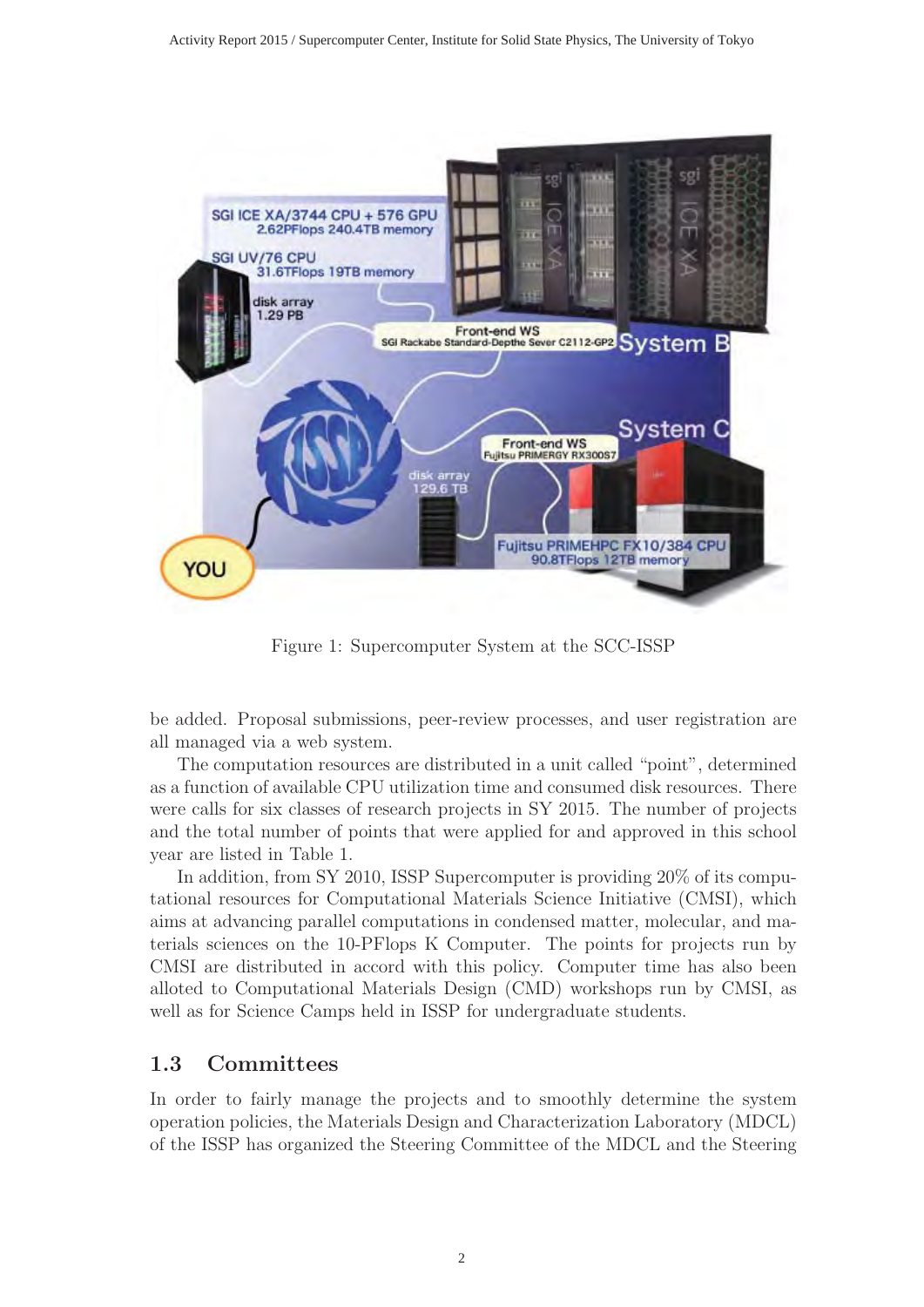| Class   | Maximum |         | Application  | # of           | Total points     |         |          |           |
|---------|---------|---------|--------------|----------------|------------------|---------|----------|-----------|
|         | Points  |         |              | Proj.          | Applied          |         |          | Approved  |
|         | $Sys-B$ | $SYS-C$ |              |                | $Sys-B$          | $SYS-C$ | $Sys-B$  | $SVS-C$   |
| A       | 100     | 100     | any time     | 13             | 1.3k             | 1.3k    | 1.3k     | 1.3k      |
| В       | 1k      | 500     | twice a year | 57             | 43.8k            | 8.6k    | 26k      | 7.8k      |
| $\rm C$ | 10k     | 2.5k    | twice a year | 162            | 1394.8k          | 181.3k  | 475k     | 147.8k    |
| D       | 10k     | 2.5k    | any time     | $\overline{2}$ | 18k              | 4k      | 14k      | 2.5k      |
| Е       | 30k     | 2.5k    | twice a year | 5              | 150k             | 7.5k    | 79k      | 6.2k      |
| S       |         |         | twice a year | $\theta$       | $\left( \right)$ | 0       | $\Omega$ | $\bigcap$ |
| CMSI    |         |         |              | 33             | 125k             | 139k    | 125k     | 139k      |

Table 1: Classes of research projects in SY 2015

- Class A is for trial use by new users; proposals for Class A projects are accepted throughout the year.
- Proposals for projects in Classes B (small), C (mid-size), E (large-scale), and S (exceptional) can be submitted twice a year. Approved projects in Classes A, B, C, and E continue to the end of the school year.
- In Class D, projects can be proposed on rapidly-developing studies that need to perform urgent and relatively large calculations. An approved project continues for 6 months from its approval.
- Class S is for projects that are considered extremely important for the field of condensed matter physics and requires extremely large-scale computation. The project may be carried out either by one research group or cooperatively by several investigators at different institutions. A project of this class should be applied with at least 10,000 points; there is no maximum. We require group leaders applying for Class S to give a presentation on the proposal to the Steering Committee of the SCC-ISSP. Class S projects are carried out within one year from its approval.
- Project leaders can apply for points so that the points for each system do not exceed the maximum point shown in this table.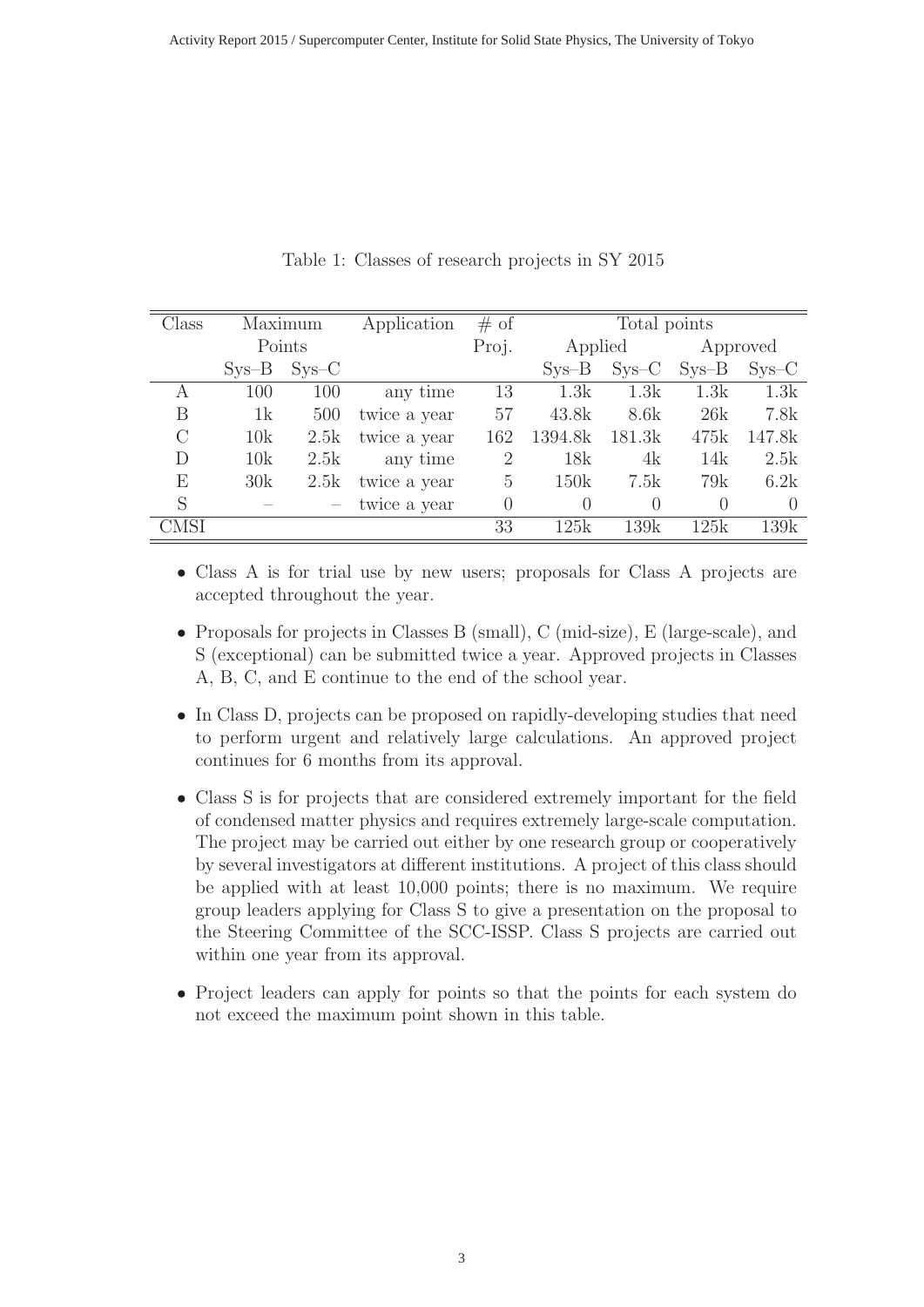Committee of the SCC-ISSP, under which the Supercomputer Project Advisory Committee (SPAC) is formed to review proposals. The members of the committees in SY 2015 were as follows:

Steering Committee of the MDCL

| HIROI, Zenji         | ISSP (Chair person)  |
|----------------------|----------------------|
| KATO, Takeo          | <b>ISSP</b>          |
| KAWASHIMA, Naoki     | <b>ISSP</b>          |
| MORI, Hatsumi        | <b>ISSP</b>          |
| NAKATSUJI, Satoru    | <b>ISSP</b>          |
| NOGUCHI, Hiroshi     | <b>ISSP</b>          |
| SUGINO, Osamu        | <b>ISSP</b>          |
| SUEMOTO, Toru        | <b>ISSP</b>          |
| KIMURA, Kaoru        | Univ. of Tokyo       |
| YOSHIMOTO, Yoshihide | Univ. of Tokyo       |
| HASEGAWA, Tadashi    | Nagoya Univ.         |
| MIYASAKA, Hitoshi    | Tohoku Univ.         |
| MORIKAWA, Yoshitada  | Osaka Univ.          |
| OKAMOTO, Yuko        | Nagoya Univ.         |
| OTSUKI, Tomi         | Sophia Univ.         |
| TAKEDA Mahoto        | Yokohama Natl. Univ. |

Steering Committee of the SCC-ISSP

| NOGUCHI, Hiroshi     | ISSP (Chair person) |
|----------------------|---------------------|
| HARADA, Yoshihisa    | <b>ISSP</b>         |
| KAWASHIMA, Naoki     | <b>ISSP</b>         |
| SUGINO, Osamu        | <b>ISSP</b>         |
| TAKADA, Yasutami     | <b>ISSP</b>         |
| TSUNETSUGU, Hirokazu | <b>ISSP</b>         |
| KASAMATSU, Shusuke   | ISSP                |
| MORITA, Satoshi      | <b>ISSP</b>         |
| SHIBA, Hayato        | <b>ISSP</b>         |
| WATANABE, Hiroshi    | <b>ISSP</b>         |
| HATANO, Naomichi     | Univ. of Tokyo      |
| IMADA, Masatoshi     | Univ. of Tokyo      |
| NAKAJIMA, Kengo      | Univ. of Tokyo      |
| TSUNEYUKI, Shinji    | Univ. of Tokyo      |
| YOSHIMOTO, Yoshihide | Univ. of Tokyo      |
| MOHRI, Tetsuo        | Tohoku Univ.        |
| MORIKAWA, Yoshitada  | Osaka Univ.         |
| ODA, Tatsuki         | Kanazawa Univ.      |
| OKAMOTO, Yuko        | Nagoya Univ.        |
| OTSUKI, Tomi         | Sophia Univ.        |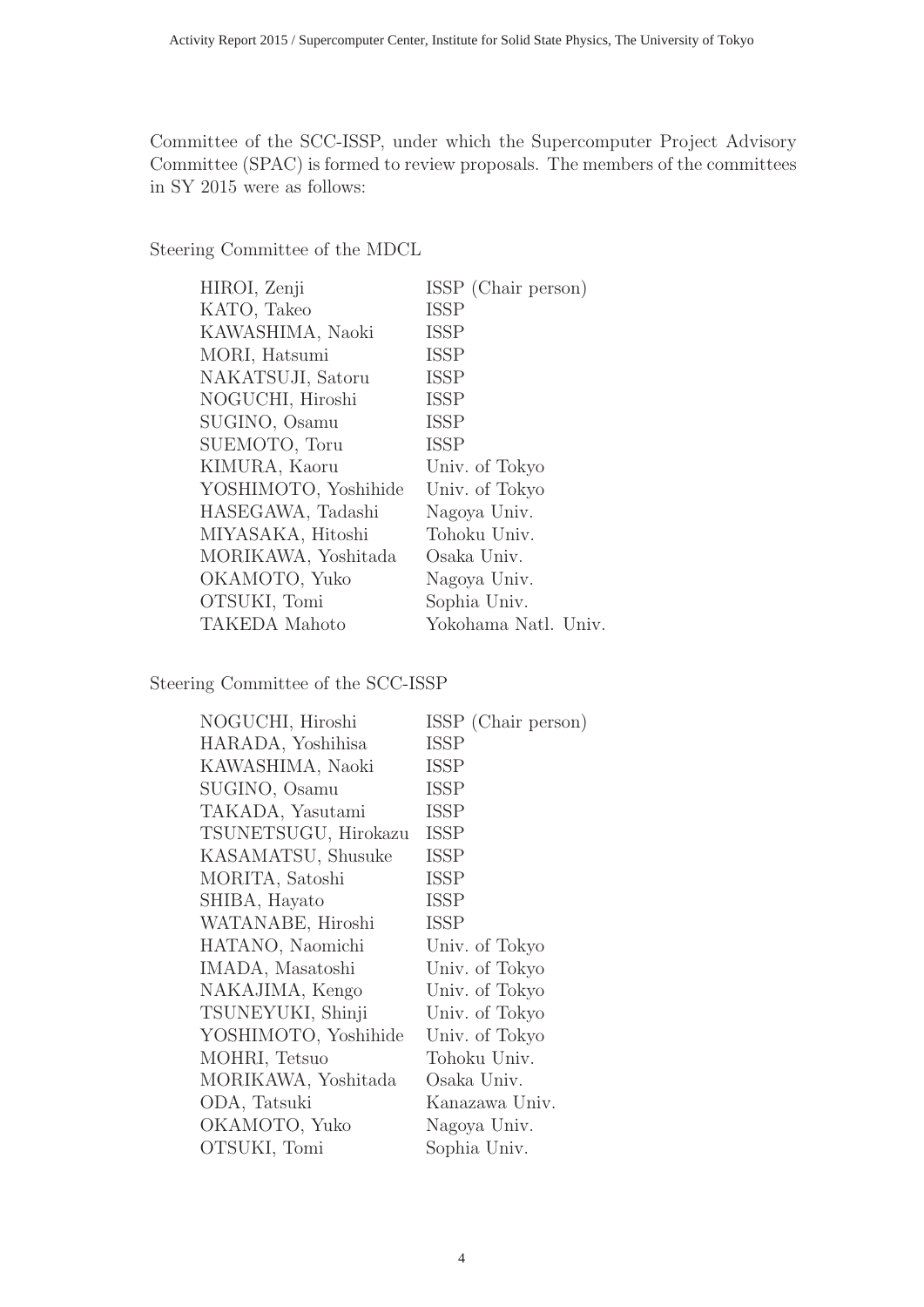| SUZUKI, Takafumi | Univ. of Hyogo |
|------------------|----------------|
| YATA, Hiroyuki   | <b>ISSP</b>    |
| FUKUDA, Takaki   | <b>ISSP</b>    |

Supercomputer Project Advisory Committee

| NOGUCHI, Hiroshi     | ISSP (Chair person) |
|----------------------|---------------------|
| HARADA, Yoshihisa    | <b>ISSP</b>         |
| KATO, Takeo          | <b>ISSP</b>         |
| KAWASHIMA, Naoki     | ISSP                |
| OZAKI, Taisuke       | <b>ISSP</b>         |
| SUGINO, Osamu        | ISSP                |
| TAKADA, Yasutami     | <b>ISSP</b>         |
| TSUNETSUGU, Hirokazu | <b>ISSP</b>         |
| KASAMATSU, Shusuke   | ISSP                |
| MORITA, Satoshi      | <b>ISSP</b>         |
| SHIBA, Hayato        | <b>ISSP</b>         |
| WATANABE, Hiroshi    | <b>ISSP</b>         |
| AOKI, Hideo          | Univ. of Tokyo      |
| ARITA, Ryotaro       | Univ. of Tokyo      |
| HATANO, Naomichi     | Univ. of Tokyo      |
| HUKUSHIMA, Koji      | Univ. of Tokyo      |
| IKUHARA, Yuichi      | Univ. of Tokyo      |
| IMADA, Masatoshi     | Univ. of Tokyo      |
| IWATA, Jun-Ichi      | Univ. of Tokyo      |
| MIYASHITA, Seiji     | Univ. of Tokyo      |
| MOTOME, Yukitoshi    | Univ. of Tokyo      |
| NAKAJIMA, Kengo      | Univ. of Tokyo      |
| OGATA, Masao         | Univ. of Tokyo      |
| OSHIYAMA, Atsushi    | Univ. of Tokyo      |
| TODO, Synge          | Univ. of Tokyo      |
| TSUNEYUKI, Shinji    | Univ. of Tokyo      |
| WATANABE, Satoshi    | Univ. of Tokyo      |
| YOSHIMOTO, Yoshihide | Univ. of Tokyo      |
| NEMOTO, Koji         | Hokkaido Univ.      |
| AKAGI, Kazuto        | Tohoku Univ.        |
| KAWAKATSU, Toshihiro | Tohoku Univ.        |
| KURAMOTO, Yoshio     | Tohoku Univ.        |
| MOHRI, Tetsuo        | Tohoku Univ.        |
| SHIBATA, Naokazu     | Tohoku Univ.        |
| KIM, Kang            | Niigata Univ.       |
| ISHIBASHI, Shoji     | <b>AIST</b>         |
| MIYAMOTO, Yoshiyuki  | AIST                |
| OTANI, Minoru        | <b>AIST</b>         |
| KOBAYASHI, Kazuaki   | <b>NIMS</b>         |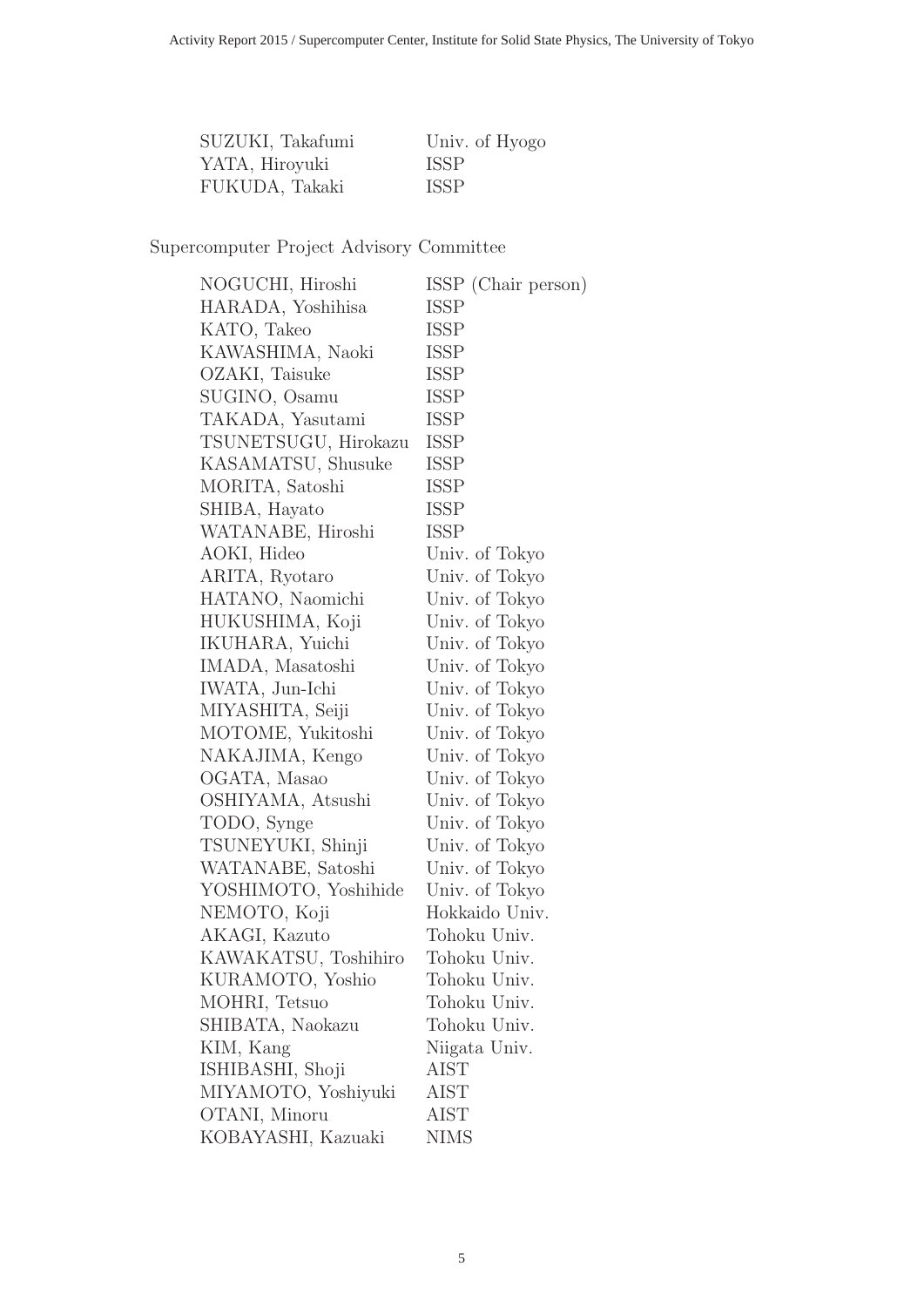| TATEYAMA, Yoshitaka | <b>NIMS</b>              |
|---------------------|--------------------------|
| HATSUGAI, Yasuhiro  | Univ. of Tsukuba         |
| KOBAYASHI, Nobuhiko | Univ. of Tsukuba         |
| OKADA, Susumu       | Univ. of Tsukuba         |
| YABANA, Kazuhiro    | Univ. of Tsukuba         |
| ODA, Tatsuki        | Kanazawa Univ.           |
| SAITO, Mineo        | Kanazawa Univ.           |
| HIDA, Kazuo         | Saitama Univ.            |
| NAKAYAMA, Takashi   | Chiba Univ.              |
| FURUKAWA, Nobuo     | Aoyama Gakuin Univ.      |
| MATSUKAWA, Hiroshi  | Aoyama Gakuin Univ.      |
| TAKANO, Hiroshi     | Keio Univ.               |
| YAMAUCHI, Jun       | Keio Univ.               |
| YASUOKA, Kenji      | Keio Univ.               |
| TOMITA, Yusuke      | Shibaura Inst. Tech.     |
| OTSUKI, Tomi        | Sophia Univ.             |
| OBATA, Shuji        | Tokyo Denki Univ.        |
| ANDO, Tsuneya       | Tokyo Tech.              |
| TADA, Tomofumi      | Tokyo Tech.              |
| HOTTA, Takashi      | Tokyo Metropolitan Univ. |
| TOHYAMA, Takami     | Tokyo Univ. of Sci.      |
| WATANABE, Kazuyuki  | Tokyo Univ. of Sci.      |
| HAGITA, Katsumi     | National Defense Academy |
| KONTANI, Hiroshi    | Nagoya Univ.             |
| OKAMOTO, Yuko       | Nagoya Univ.             |
| SHIRAISHI, Kenji    | Nagoya Univ.             |
| TANAKA, Yukio       | Nagoya Univ.             |
| KAWAKAMI, Norio     | Kyoto Univ.              |
| MASUBUCHI, Yuichi   | Kyoto Univ.              |
| YAMAMOTO, Ryoichi   | Kyoto Univ.              |
| YANASE, Yoichi      | Kyoto Univ.              |
| KAWAMURA, Hikaru    | Osaka Univ.              |
| KUROKI, Kazuhiko    | Osaka Univ.              |
| KUSAKABE, Koichi    | Osaka Univ.              |
| MORIKAWA, Yoshitada | Osaka Univ.              |
| OGUCHI, Tamio       | Osaka Univ.              |
| SHIRAI, Koun        | Osaka Univ.              |
| YOSHIDA, Hiroshi    | Osaka Univ.              |
| YUKAWA, Satoshi     | Osaka Univ.              |
| HARIMA, Hisatomo    | Kobe Univ.               |
| SAKAI, Toru         | Univ. of Hyogo           |
| SUGA, Seiichiro     | Univ. of Hyogo           |
| SUZUKI, Takafumi    | Univ. of Hyogo           |
| TATENO, Masaru      | Univ. of Hyogo           |
| HOSHI, Takeo        | Tottori Univ.            |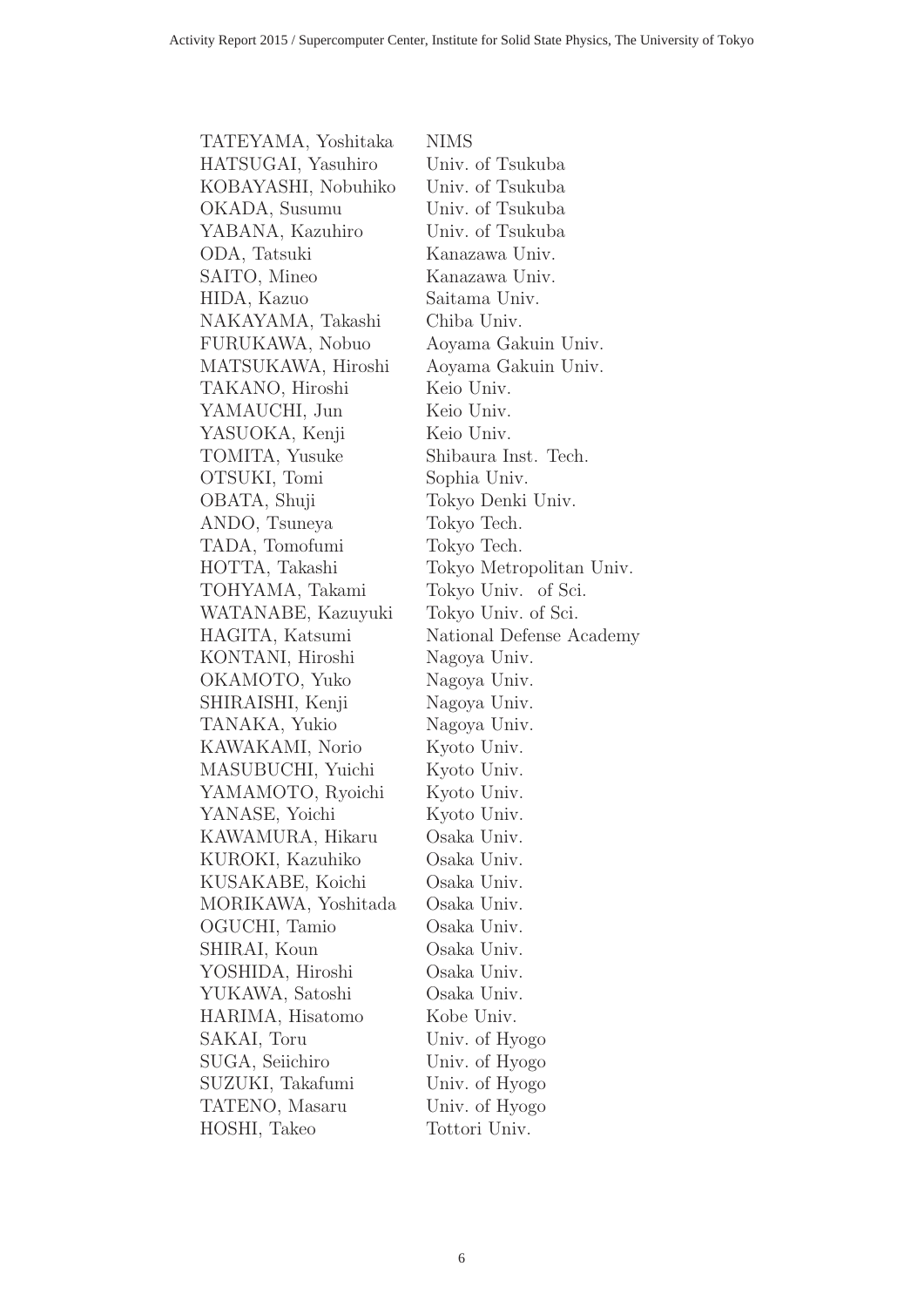YASUDA, Chitoshi Univ. of the Ryukyus

### **1.4 Staff**

The following staff members of the SCC-ISSP usually administrate the ISSP Supercomputer.

| NOGUCHI, Hiroshi   | Associate Professor (Chair person) |
|--------------------|------------------------------------|
| KAWASHIMA, Naoki   | Professor                          |
| SUGINO, Osamu      | Associate Professor                |
| WATANABE, Hiroshi  | Research Associate                 |
| KASAMATSU, Shusuke | Research Associate                 |
| NOGUCHI, Yoshifumi | Research Associate                 |
| SHIBA, Hayato      | Research Associate                 |
| MORITA, Satoshi    | Research Associate                 |
| YATA, Hiroyuki     | Technical Associate                |
| FUKUDA, Takaki     | Technical Associate                |
| ARAKI, Shigeyuki   | Technical Associate                |

# **2 Statistics (School Year 2015)**

### **2.1 System and User Statistics**

In the following, we present statistics for operation time taken in the period from April 2015 to March 2016 (SY 2015). In Table 2, we show general statistics of the supercomputer system in SY 2015. The total number of compute nodes in System B, and C is 1891 and 384 respectively. Consumed disk points amount to about 1% and 7% of the total consumed points in System B and C respectively. Roughly 20% of the total points in System B 60% of that in System C were consumed by CMSI projects. This means that about 20% of the total computational resources in this school year were actually used by CMSI projects.

In the left column of Fig. 2, availabilities, utilization rates, and consumed points in each system are plotted for each month. Throughout the school year, the utilization rates were very high. Especially in System B, they were exceeding 90% throughout most of the year.

The user statistics are shown in the right column of Fig. 2. The horizontal axis shows the rank of the user/group arranged in the descending order of the execution time (hour $\times$ nodes). The execution time of the user/group of the first rank is the longest. The vertical axis shows the sum of the execution time up to the rank. From the saturation points of the graphs, the number of "active" users of each system is around 250, and 70 for System B and C respectively. The maximum ranks in the graphs correspond to the number of the users/groups that submitted at least one job.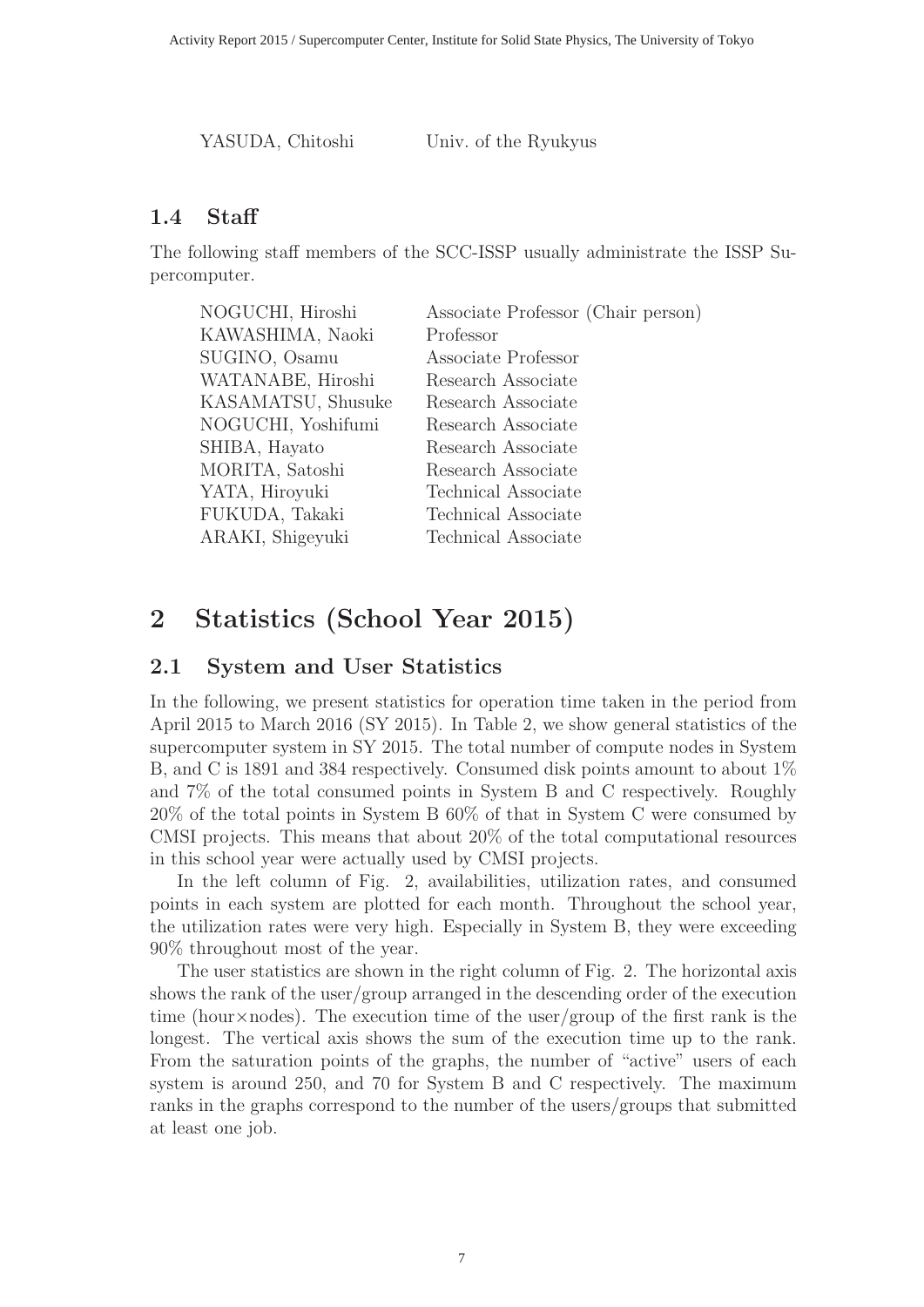|                                                       | System-B | System-C |
|-------------------------------------------------------|----------|----------|
| total service time $(\times 10^3 \text{ node-hours})$ | 9728.4   | 3363.8   |
| number of executed jobs                               | 183721   | 22278    |
| total consumed points $(\times 10^3 \text{ point})$   | 337.1    | 113.84   |
| CPU points $(\times 10^3 \text{ point})$              | 334.6    | 106.0    |
| disk points $(\times 10^3 \text{ point})$             | 2.5      | 7.9      |
| points consumed by CMSI $(\times 10^3 \text{ point})$ | 63.3     | 59.5     |
| total exec. time $(\times 10^3 \text{ node-hours})$   | 8803.1   | 2464.4   |
| availability                                          | 96.0%    | 96.3%    |
| utilization rate                                      | $90.5\%$ | 76.1%    |

Table 2: Overall statistics of SY 2015

#### **2.2 Queue and Job Statistics**

Queue structures of System B and C in SY 2015 are shown in Table 3. In System B, users can choose from three types of compute nodes; jobs submitted to queues with "cpu", "acc", and "fat" at the end of their queue names are submitted to CPU, ACC, and Fat nodes, respectively. See Sec. 1.1 for a description of each type of compute node. The user then has to choose the queue according to the number of nodes to use and the duration of their calculation jobs. Queue names starting with "F" are for jobs taking 24 hours or less, while those starting with "L" can run much longer up to 120 hours. More nodes are allotted to "F" queues in order to maximize the turnaround time of user jobs. The queue names starting with "i" are used for interactive debugging of user programs and the elapsed time limit is 30 minutes. The number following "F", "L", or "i" correspond to the number of nodes that can be used by one user job.

In System C, the "F" and "L" queues are set up similarly to System B. In addition, a debug queue is set up for short debugging jobs utilizing 1 to 4 CPUs, and an interactive queue that can use 1 to 4 CPUs is also available.

To prevent overuse of the storage, points are charged also for usage of disk quota in the three systems, as shown in Table 4. Disk points are revised often for optimal usage of the resources by examining usage tendencies each year.

Although we do not mention here in detail, to promote utilization of the massively parallel supercomputer, background queues ("B4cpu", "B36cpu", "B144cpu", "B18acc", "B72acc", and "B2fat") which charge no points for the jobs have also been open in System B.

The number of jobs, average waiting time, and total execution time in each queue are shown in Table 5. In both System B and C, a large portion of jobs have been executed in "F" queues. The largest amount of the execution time has been consumed in the large-scale "F144cpu" queue, but substantial number of jobs were run in every queue, suggesting that a wide variety of user needs are met by this queuing scheme. In most of these queues, the queue settings meet the user's tendencies in that the waiting times are on the order of the elapsed-time limit.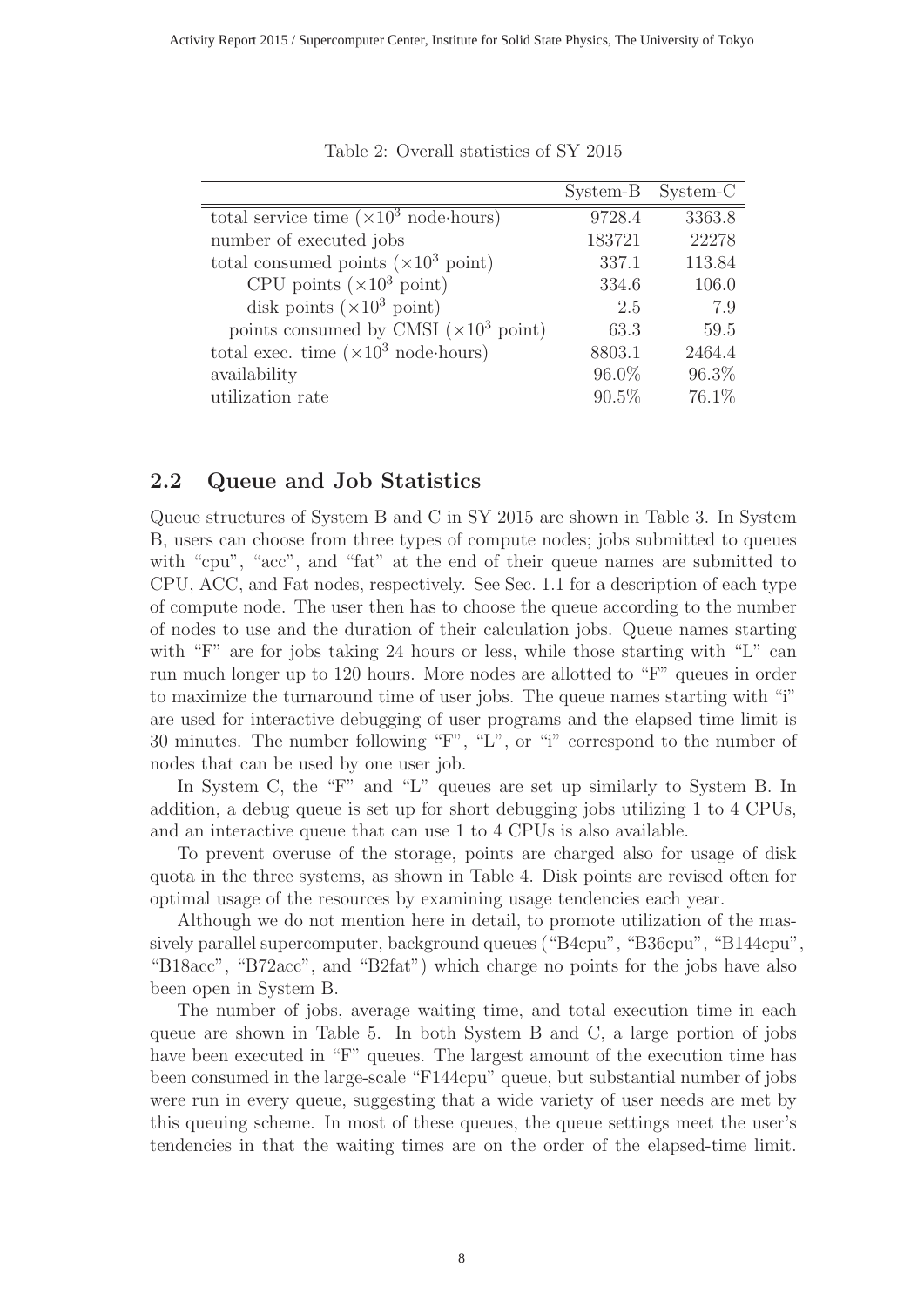

Figure 2: Left: Availabilities, utilization rates and point consumptions of each month during SY 2015. The utilization by CMSI projects (denoted by "n grp.") is plotted in addition to the total utilization (denoted by "all"). Right: User statistics. The horizontal axis shows the rank of the user/group arranged in the descending order of the execution time (hour×nodes). The vertical axis shows the sum of the execution time up to the rank.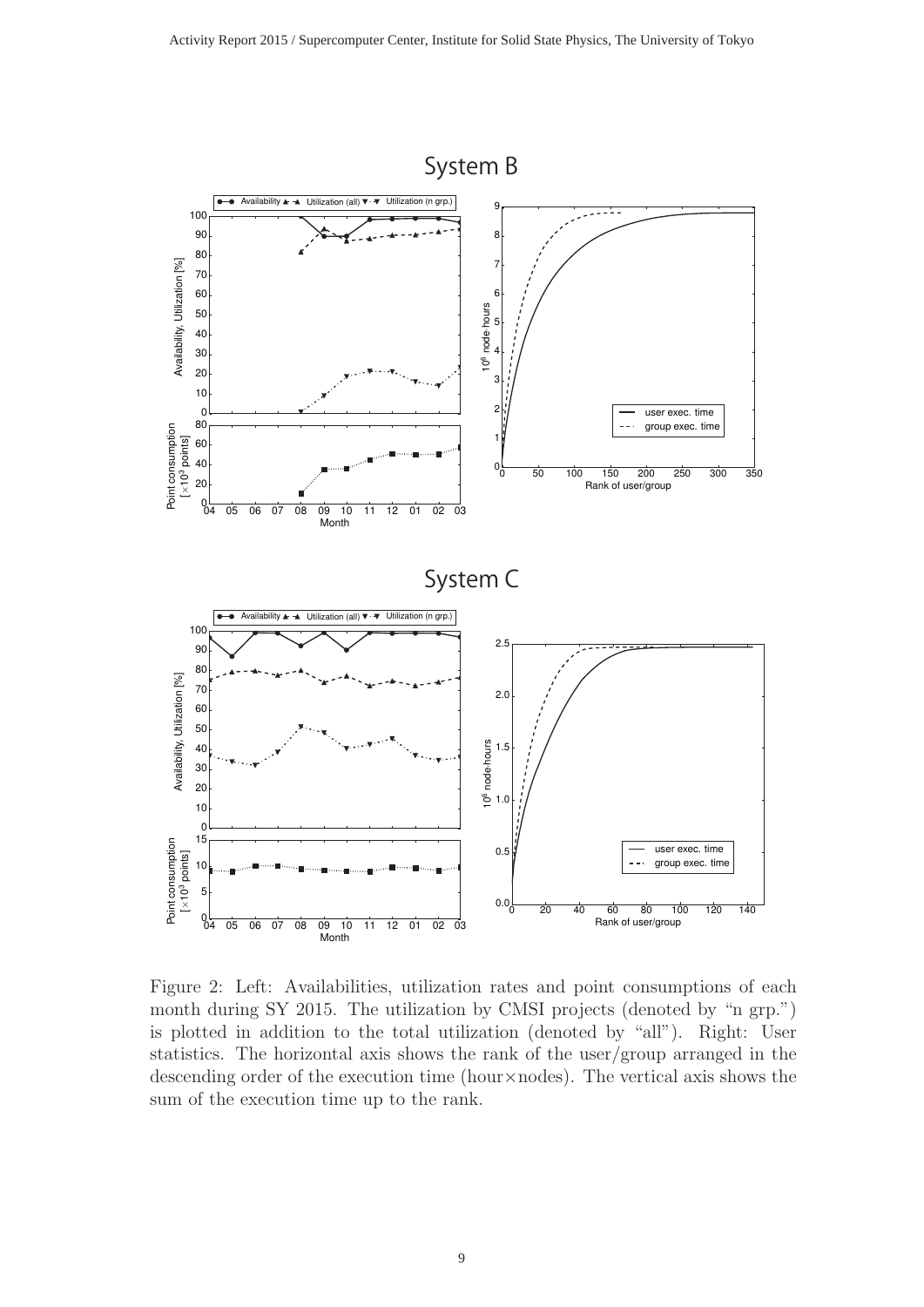| $System-B$          |                              |              |                |                     |                     |
|---------------------|------------------------------|--------------|----------------|---------------------|---------------------|
| queue               | Elapsed time                 | $#$ of nodes | $#$ of nodes   | Memory              | job points          |
| name                | $\lim$ it $\left(\ln\right)$ | $\int$ job   | /queue         | $\text{limit (GB)}$ | $(\text{node-day})$ |
| F <sub>4</sub> cpu  | 24                           | $1 - 4$      | 216            | $120$ /node         | 1                   |
| $L4$ cpu            | 120                          | $1 - 4$      | 108            | $120$ /node         | 1                   |
| F36cpu              | 24                           | $5 - 36$     | 288            | $120$ /node         | 1                   |
| $L36$ cpu           | 120                          | $5 - 36$     | 144            | $120$ /node         | 1                   |
| F144cpu             | 24                           | $37 - 144$   | 1008           | $120$ /node         | 1                   |
| $L144$ cpu          | 120                          | $37 - 144$   | 144            | $120$ /node         | 1                   |
| i18cpu              | 0.5                          | $1 - 18$     | 72             | $120$ /node         | 1                   |
| F <sub>18</sub> acc | 24                           | $1 - 18$     | 108            | $120$ /node         | $\overline{2}$      |
| L18acc              | 120                          | $1 - 18$     | 54             | $120$ /node         | $\overline{2}$      |
| F72acc              | 24                           | $19 - 72$    | 144            | $120$ /node         | $\overline{2}$      |
| i9acc               | 0.5                          | $1 - 9$      | 36             | $120$ /node         | $\overline{2}$      |
| F <sub>2</sub> fat  | 24                           | $1 - 2$      | 17             | $1000$ /node        | 4                   |
| $L2$ fat            | 120                          | $1 - 2$      | 6              | $1000$ /node        | $\overline{4}$      |
| <i>i</i> 1fat       | 0.5                          | 1            | $\overline{2}$ | 1000/node           | $\overline{4}$      |

Table 3: Queue structures in SY 2015

System–C

| queue       | Elapsed time                 | $#$ of nodes | $#$ of nodes | job points         |
|-------------|------------------------------|--------------|--------------|--------------------|
| name        | $\lim$ it $\left(\ln\right)$ | 'Job         | 'queue       | $(node \cdot day)$ |
| debug       | 0.5                          | $1 - 4$      | 24           |                    |
| interactive | 0.5                          | $1 - 4$      | 24           |                    |
| F12         | 24                           | $2 - 12$     | 60           |                    |
| F96         | 24                           | $2 - 12$     | 288          |                    |
| L12         | 120                          | 24-96        | 24           |                    |
| L96         | 120                          | 24-96        | 192          |                    |

∗ In System C, the available memory size is limited to 28 GB per one CPU.

Table 4: Disk points of System B and C

|                |          | point/day                        |
|----------------|----------|----------------------------------|
| System B /home |          | $0.001 \times \theta(q - 300)$   |
|                | /work    | $0.0001 \times \theta(q - 3000)$ |
| System C       | $/$ home | $0.05 \times \theta(q-10)$       |
|                | /work    | $0.005 \times \theta(q - 100)$   |

 $*$  q is denoted in unit of GB.

 $\overline{θ}(x)$  is equal to the Heaviside step function  $H(x)$  multiplied by x, i.e.,  $xH(x)$ .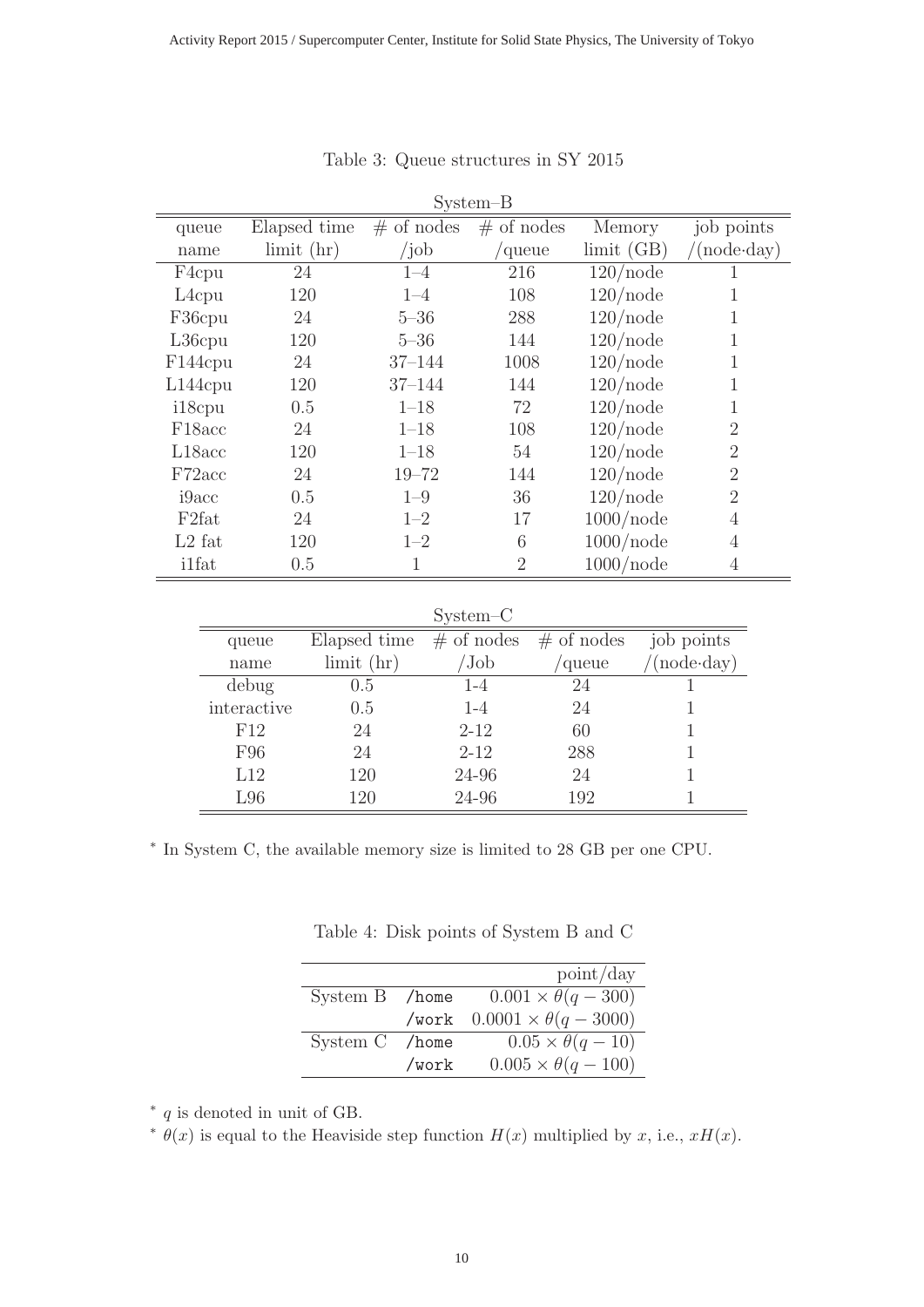| System-B             |              |              |                                   |              |  |
|----------------------|--------------|--------------|-----------------------------------|--------------|--|
| queue                | $\#$ of Jobs | Waiting Time | Exec. Time                        | $#$ of nodes |  |
|                      |              | (hour)       | $(\times 10^3 \text{ node-hour})$ |              |  |
| F <sub>4</sub> cpu   | 60680        | 20.14        | 667.69                            | 1.92         |  |
| L <sub>4</sub> cpu   | 5524         | 59.70        | 307.34                            | 1.99         |  |
| F36cpu               | 18095        | 31.29        | 955.91                            | 10.24        |  |
| L36cpu               | 2673         | 53.33        | 471.42                            | 8.75         |  |
| F <sub>144</sub> cpu | 7965         | 15.28        | 3812.97                           | 88.29        |  |
| $L144$ cpu           | 177          | 136.37       | 580.61                            | 117.15       |  |
| i18cpu               | 19750        | 0.54         | 33.35                             | 6.66         |  |
| F <sub>18</sub> acc  | 22329        | 14.14        | 288.57                            | 2.09         |  |
| L18acc               | 6097         | 39.16        | 111.13                            | 1.41         |  |
| F72acc               | 1617         | 5.69         | 188.79                            | 43.99        |  |
| i9acc                | 2436         | 0.58         | 2.68                              | 4.14         |  |
| F <sub>2</sub> fat   | 4243         | 8.53         | 24.22                             | 1.11         |  |
| L2fat                | 311          | 23.84        | 16.90                             | 1.14         |  |
| <i>i</i> 1fat        | 1142         | 0.26         | 0.20                              | 1.00         |  |

Table 5: Number of jobs, average waiting time, total execution time, and average number of used nodes per job in each queue.

System-C

| $\cup$ v $\cup$ $\cup$ |              |              |                                   |              |
|------------------------|--------------|--------------|-----------------------------------|--------------|
| queue                  | $\#$ of Jobs | Waiting Time | Exec. Time                        | $#$ of nodes |
|                        |              | (hour)       | $(\times 10^3 \text{ node-hour})$ |              |
| F12                    | 8029         | 14.69        | 399.99                            | 5.89         |
| L12                    | 64           | 85.11        | 10.72                             | 5.59         |
| F96                    | 5180         | 43.50        | 2037.12                           | 41.24        |
| L96                    | 6            | 555.42       | 15.15                             | 96.00        |
| debug                  | 6966         | 0.16         | 1.87                              | 2.61         |
| interactive            | 1017         | 0.00         | 0.22                              | 1.33         |

Table 6: List of supported software and project proposers for the GPGPU support service for SY 2015.

| Software                 | Project Proposer | Affiliations            |
|--------------------------|------------------|-------------------------|
| LargeScaleBoidsSimulator | Takashi Ikegami  | The University of Tokyo |
| <b>MDACP</b>             | Hiroshi Watanabe | The University of Tokyo |
| <b>MODYLAS</b>           | Yoshimichi Andoh | Nagoya University       |
| pTensor                  | Satoshi Morita   | The University of Tokyo |
| <b>RSCPMD</b>            | Yasuteru Shigeta | University of Tsukuba   |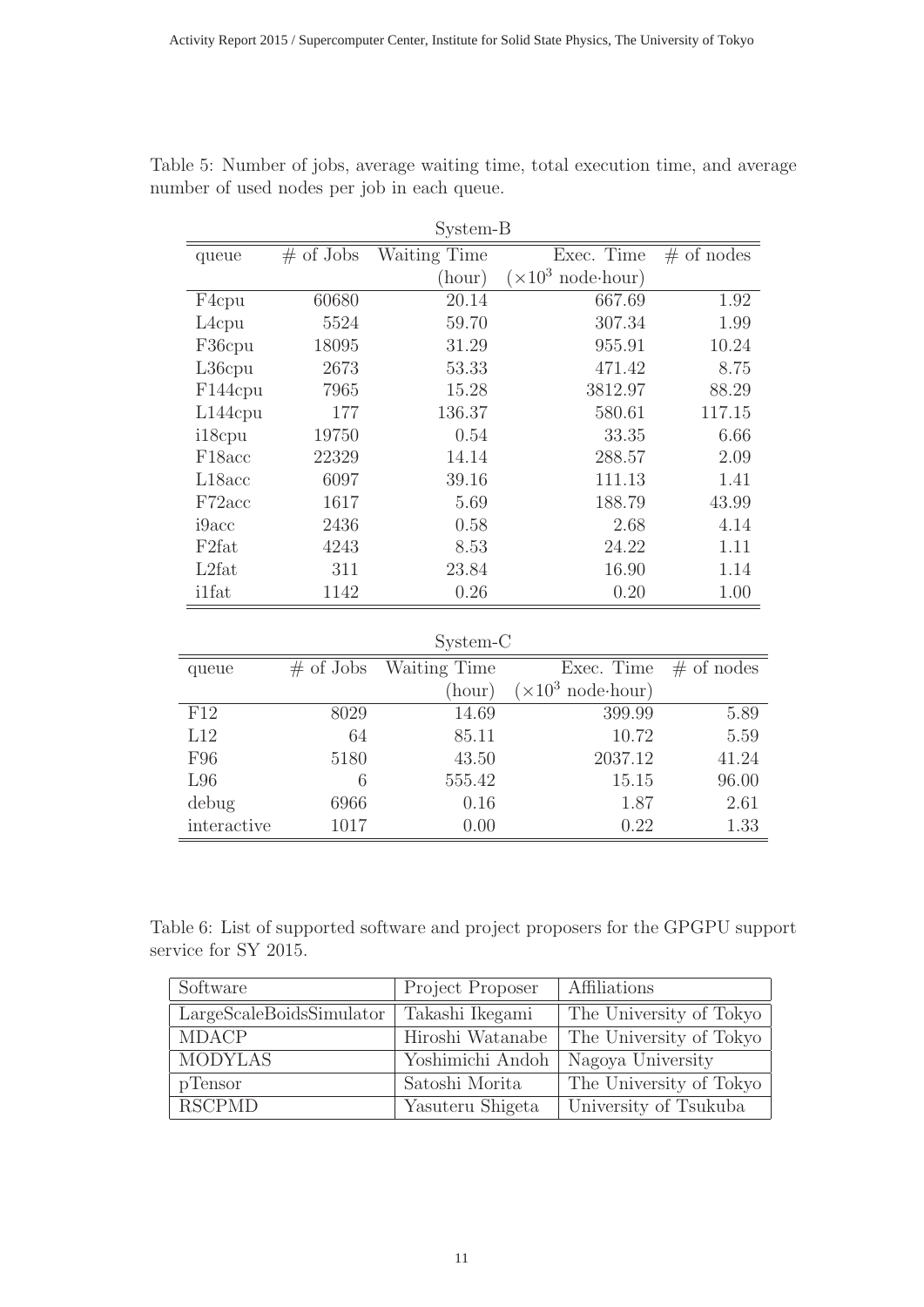The acc queues have relatively short waiting times, but we expect that to change as more users get accustomed to using GPGPUs.

#### **2.3 GPGPU Support Service**

As noted in Sec. 1.1, ACC nodes with graphics processing units (GPU) were introduced in System B in School Year 2015. Since GPUs were introduced in the ISSP Supercomputer center for the first time, many programs developed or utilized by users of this center have not been programmed for GPU computing. To help users take advantage of GPUs, the supercomputer center has started a service for porting users' materials science software to General Purpose GPUs (GPGPU)[1]. After a call for proposals (which will usually be in December), target programs for the next school year are selected by the Steering Committee of SCC. The porting service is carried out on each program for about two months; the coding is performed by engineers from the computer vender suppling the ISSP supercomputer system, and ISSP staff oversee the progress of the project and manage necessary communications with the proposer. Copyrights of the resulting software basically belong to the proposers, but the supported contents might be published under agreement with the proposer.

Since 2015 was the first year of the operation of System B with ACC nodes, the call for proposals was announced in May and target programs shown in Table 6 were selected in July. To determine the specific support contents and schedule, we first held kickoff meetings for each selected proposal from August to September.

In the actual service, analysis of the program was first performed to judge whether the target problems being solved can be accelerated using GPUs. After the analysis, the following support was carried out. For MDACP, MODY-LAS and RSCPMD, parallelization using OpenACC or CUDA was performed on hotspots. For pTensor, matrix-matrix multiplication, which originally used BLAS, was rewritten to use cuBLAS<sup>[2]</sup>. For LargeScaleBoidsSimulator, parallelization with multiple GPUs on a single process was extended to that with multiple GPUs on multiple processes. The contents and results of the porting service of MODY-LAS and pTensor were presented in ISSP joint-use supercomputer/CCMS symposium in 2016. Details on the porting service can be found on the ISSP supercomputer center web page[1].

## **References**

- [1] http://www.issp.u-tokyo.ac.jp/supercom/rsayh2/gpgpu
- [2] cuBLAS, http://docs.nvidia.com/cuda/cublas/